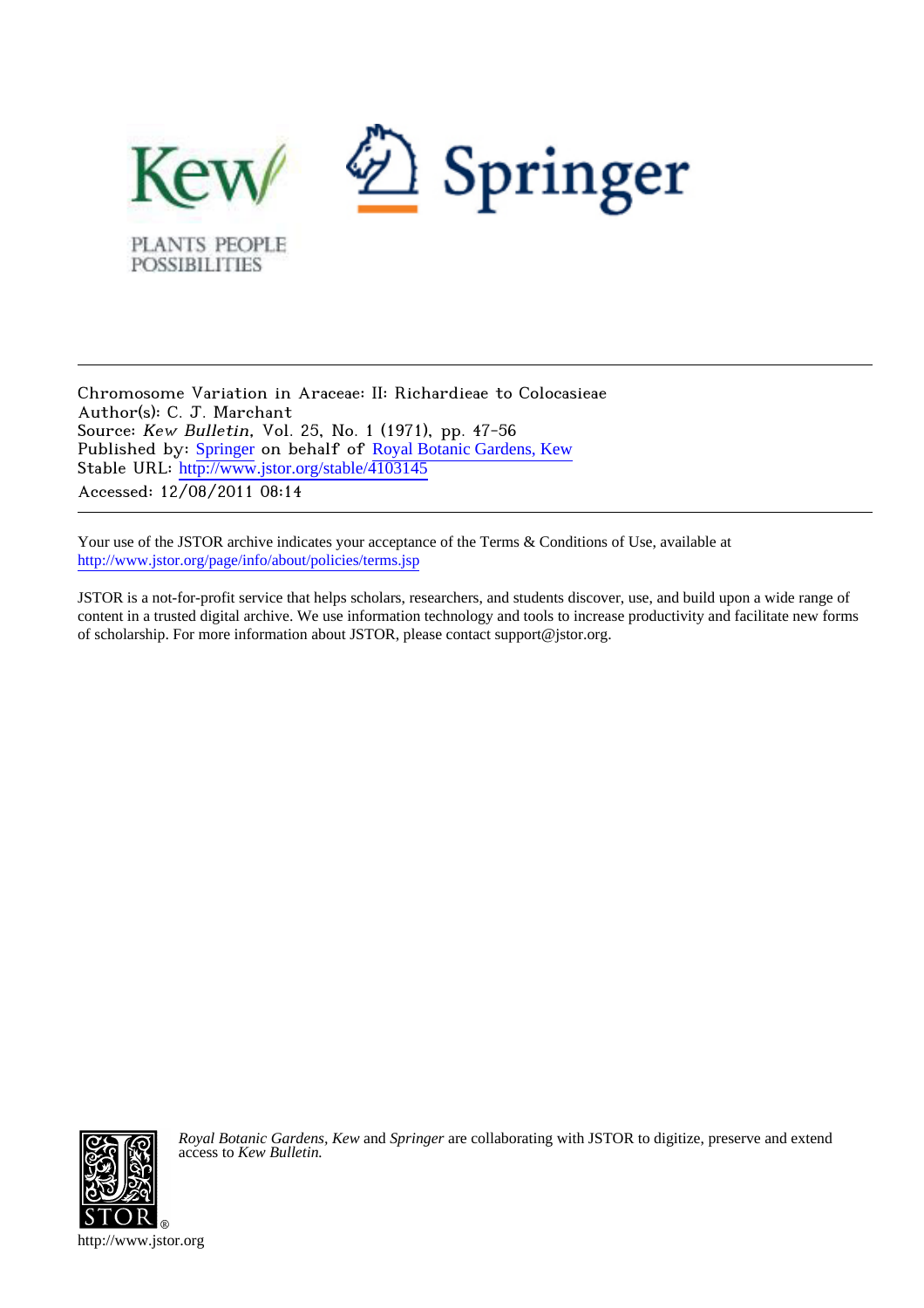# **Chromosome variation in Araceae: II \***

# **RICHARDIEAE TO COLOCASIEAE**

# **C. J. MARCHANTt**

**The salient features of chromosome studies in the Araceae by previous workers and their conflicting results, which stimulated this cytological survey of the family, have been outlined in the previous paper of this series (Marchant, I970). This paper describes the karyotypes of representative species of a**  further three tribes (16 genera) of the classification by Hutchinson (1959) **and illustrates still more the great diversity in basic chromosome number and karyotype in the family.** 

#### **MATERIAL AND METHODS**

**Root tip preparations were made from the living plant collections at Kew and stained according to standard techniques as described previously (Marchant, 1970). Voucher specimens are filed in the Kew Herbarium.** 

### **RESULTS**

#### **Richardieae**

There is a preponderance of the base number  $x = 10$  in this tribe with **Aglaonema Schott (Plate I/I, p. 48 & Figs. 2/I & 2/2, p. 50), Anchomanes Schott (Fig. I/I, p. 48), Homalomena Schott and Nephthytis Schott all having 2n = 40, with the exception of one decaploid species of Aglaonema, A. treubii**  Engl., with  $2n = 100$  and *Nephthytis* in which both species, *N. afzelii* Schott **-= (Plate I/3) and N. poissonii (Engl.) N.E. Br. (Fig. I/2) are hexaploid with**   $2n = 60$ .

**Several previous counts have been reported for Aglaonema species. Those**  of Pfitzer (1957) and Earl (1956) are all based on  $x = 10$ , though in some **cases they differ in ploidy from my own counts. Gow (1908), Sharma & Bhattacharya** (1966) quote conflicting numbers of  $2n = 16$ , and  $2n = 42$ respectively for Aglaonema pictum Kunth, and Larsen (1969)  $2n = 42$  for **A. simplex Bl.** 

**In Homalomena three species; H. aff. humili Hook. (Fig. 1/4, p. 48), H. caerulescens Jungh. ex Schott (Plate 1/2, p. 48 & Fig. 1/3) and H. singa***porense* Regel are  $2n = 40$  while *H. wallisii* Regel has  $2n = 42$ . It is not clear **whether the latter is a distinct change in basic number or due to the presence of fragments (B-chromosomes), but it is not possible positively to identify any such fragments in the material, at least until meiosis can be observed.**  The only two previous counts are  $2n = 34$  for *H. rubescens* by Mookerjea **(1955) and 2n = 42 for H. occulta (Lour.) Schott by Larsen (1969). There thus seems to be a secondary basic number in this genus.** 

Among these  $x = 10$  genera are two distinct groups based on a wide **difference in chromosome size. Aglaonema, Anchomanes and Nephthytis have large chromosomes while in Homalomena species the chromosomes are small.** 

**<sup>\*</sup>** Continued from Kew Bull. 24: 322 (1970).

**t Now Assistant Professor at the University of British Columbia, Vancouver, British Columbia, Canada.**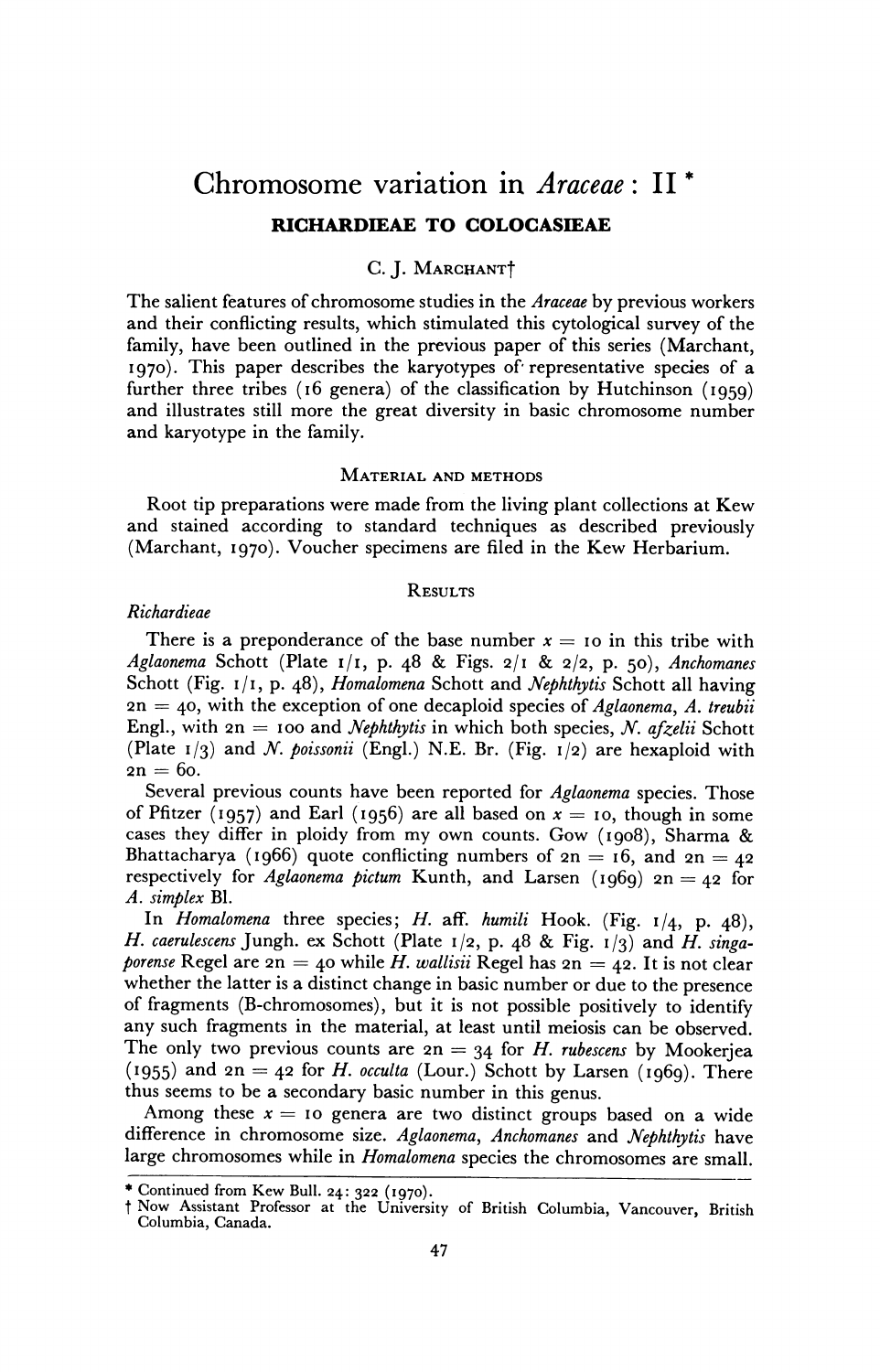

FIG. 1. **1**, Anchomanes difformis,  $2n = 40$ . **2**, Nephthytis poissonii,  $2n = 60$ . **3**, Homalomena caerulescens,  $2n = 40$ . **4** Homalomena sp. aff. humili,  $2n = 40$ .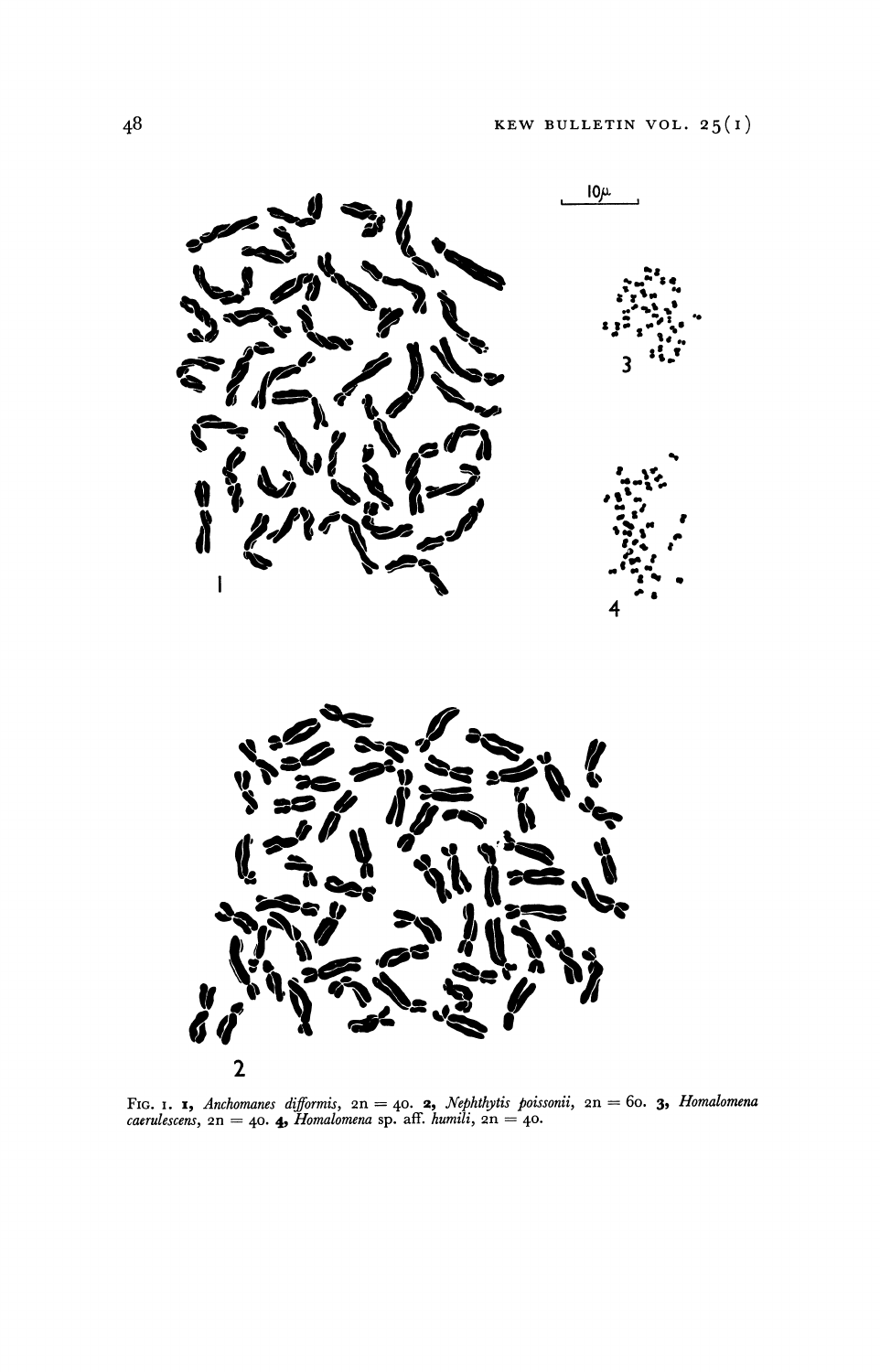**CHROMOSOME VARIATION IN ARACEAE: II]** 





**Mitotic chromosomes of species of Araceae. I, Aglaonema sp. (2n = 40); 2, Homalomena caeru**lescens  $(2n = 40)$ ; **3,** Nephthytis afzelii  $(2n = 60)$ ; **4,** Schismatoglottis tecturata  $2n = 52$ ; **5,**  $\sum_{i=1}^{n}$  $Di$ effenbachia barraquiniana  $(2n = 34)$ **; 6,** Zantedeschia tropicalis  $(2n = 32)$ **.** 

**[To face page 48**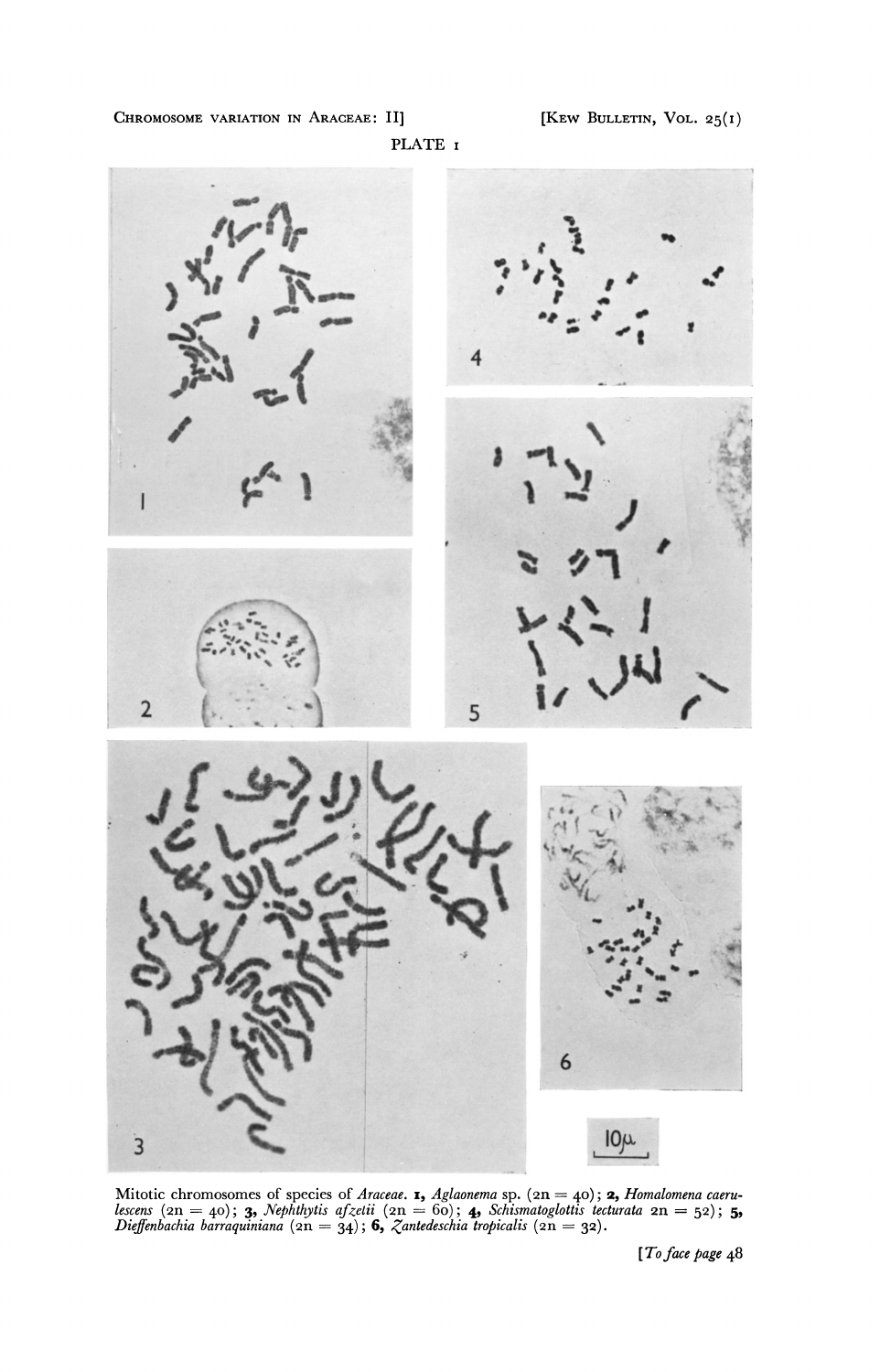CHROMOSOME VARIATION IN ARACEAE: II]





Mitotic chromosomes of species of Araceae. **1,** Alocasia longiloba ( $2n=28$ ); **2,** Anubias sp. aff.<br>hastifoliae ( $2n = 48$ ); **3,** Caladium bicolor ( $2n = 30$ ); **4,** Callopsis volkensii ( $2n = 36$ ); **5,** Colocasia esculenta (

To face page 49]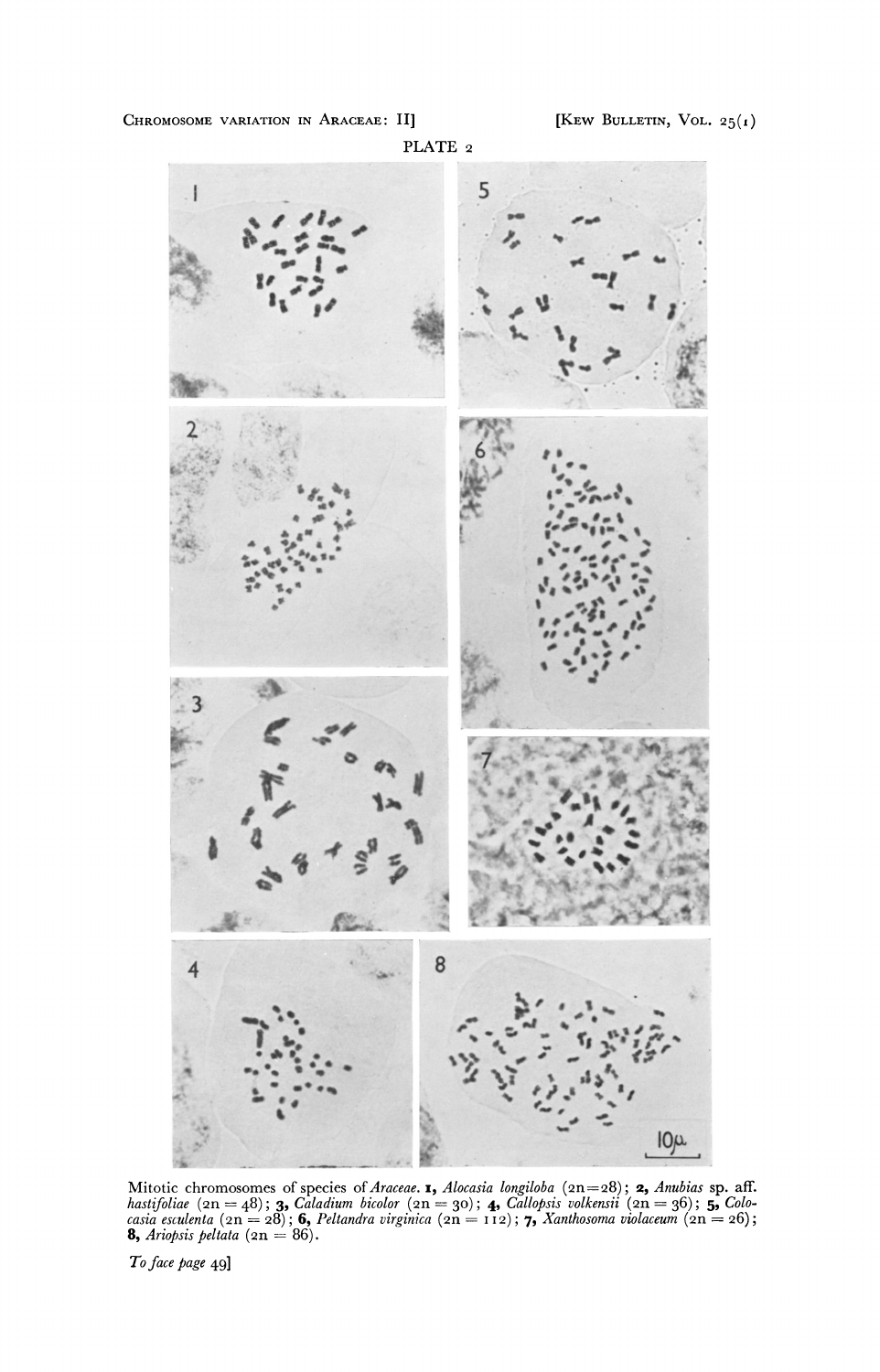*Zantedeschia* Spreng. is based on  $x = 8$  with small chromosomes;  $2n = 32$ **has been found in Z. albomaculata Baill. (Fig. 2/4, p. 50), Z. tropicalis (N. E. Br.)**  Letty (Plate  $I/6$ ) and  $Z$ . *rehemannii* Engl. (Fig. 2/3.) These accord with previous counts of  $2n = 32$  by Earl  $(1957)$ .

Schismatoglottis Zoll. & Mor. with  $x = 13$  and medium-sized chromosomes has two levels of ploidy  $(2x \text{ and } 4x)$  in S. wallichii Hook.,  $2n = 26$ , (Fig.  $2/6$ ) and *S. tecturata* Engl.,  $2n = 52$  (Plate  $1/4$ ). There is a B-chromo**some in one of the diploids namely S. concinna Schott var. immaculata N. E. Br.**  with  $2n = 26 + 1B$  (Fig. 2/5). Sharma & Bhattacharya (1966) and Mookerjea (1955) report counts of  $2n = 52$  and  $2n = 56$  respectively for **two other Schismattoglottis species.** 

**Less than half this tribe are available at Kew for cytological study.** 

### **Dieffenbachieae**

**This tribe has a high and presumably secondary basic number. Heterolobium petiolulatum Peter\* (Fig. 3/3, P. 52) and three species of Dieffen***bachia* Schott (Plate  $1/5$  & Fig.  $3/1$ ) have  $2n = 34$  and large chromosomes.

**It is significant that the chromosome number, size and karyotype of Gonatopus species are very similar to that of Zamioculca sSchott in the tribe Stylochitoneae described in the previous paper (Marchant, 1970). Phenotypic features, especially the petiole structure of these two genera, are closely similar and there seems to be good cytological support for putting both these genera in the same tribe.** 

**Information on the cytology of the Dieffenbachieae remains very incomplete with only two genera out of twelve being available for study.** 

#### **Colocasieae**

**This tribe contains a series of lower base numbers, namely x = 7, 8 and 9 and two higher levels of**  $x = 13$  **and 15 which must be of secondary origin.** 

Eleven species of *Alocasia* G. Don studied have a base number of  $x = 7$  and **2n = 28 medium-sized chromosomes (Plate 2/I & Fig. 3/5), except octoploid A. odora (Roxb.) C. Koch and decaploid A. lowii Hook. (Fig. 3/4) with 2n - 70. A. cuprea C. Koch and A. sanderiana Hort. ex Bull were counted as 2n = 28 previously by Pfitzer (1957), while Larsen (1969) has recorded this**  same number for A. navicularis (C. Koch & Bouché) C. Koch & Bouché.

*Remusatia* Schott also falls within the  $x = 7$  medium-sized chromosome group, *R. vivipara* (Lodd.) Schott having  $2n = 56$  (Fig.  $4/1$ ) at the octoploid level. This species has been previously reported as  $2n = 28$  (Mookerjea, 1955) and  $2n = 42$  by Larsen (1969), who also records  $2n = 28$  for R. **hookeriana Schott.** 

Other genera with  $x = 7$  have small chromosomes. Colocasia Schott has **both diploid (2n 28) in C. esculenta (L.) Schott (Plate 2/5 & Fig. 3/2) and**  hexaploid  $(2n = 42)$  in C. antiquorum Schott. The latter species has been counted by numerous previous workers, most of whom cite  $2n = 28$  or  $42$ **(Nakajima, 1936; Asana & Sutaria, 1939; Ito, I942; Kurakubo, I940; Sharma & Das, I954; Mookerjea, I955; Pfitzer, I957; Rattenbury, I957;**  Fukushima *et al*, 1962) but Rao  $(1947)$  and Delay  $(1951)$  cite  $2n = 36$  and **48 respectively.** 

**<sup>\*</sup> I am grateful to J. Bogner, Botanischer Garten, Miinchen, for the information that Heterolobium petiolulatum Peter is in fact a Gonatopus and conspecific with the later described G. latilobus K. Krause.**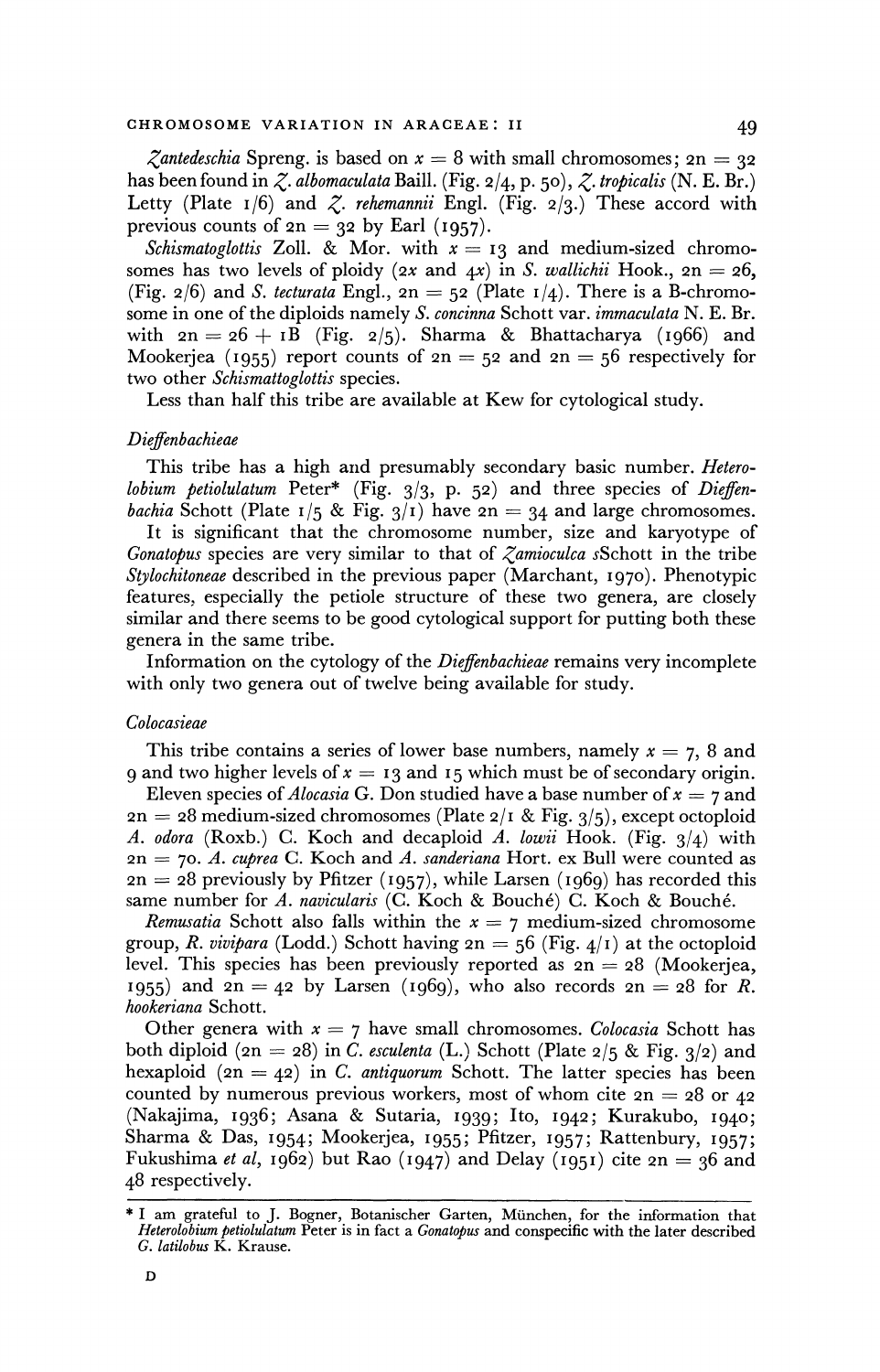

Fig. 2. **1,** Aglaonema oblongifolium,  $2n = 40$ . **2,** Aglaonema sp.,  $2n = 40$ . **3,** Zantedeschia rehmannii,  $2n = 32$ . **4,** Zantedeschia albo-maculata,  $2n = 32$ . **5,** Schismatoglottis concinna var. immaculata,  $2n = 26 + B$ .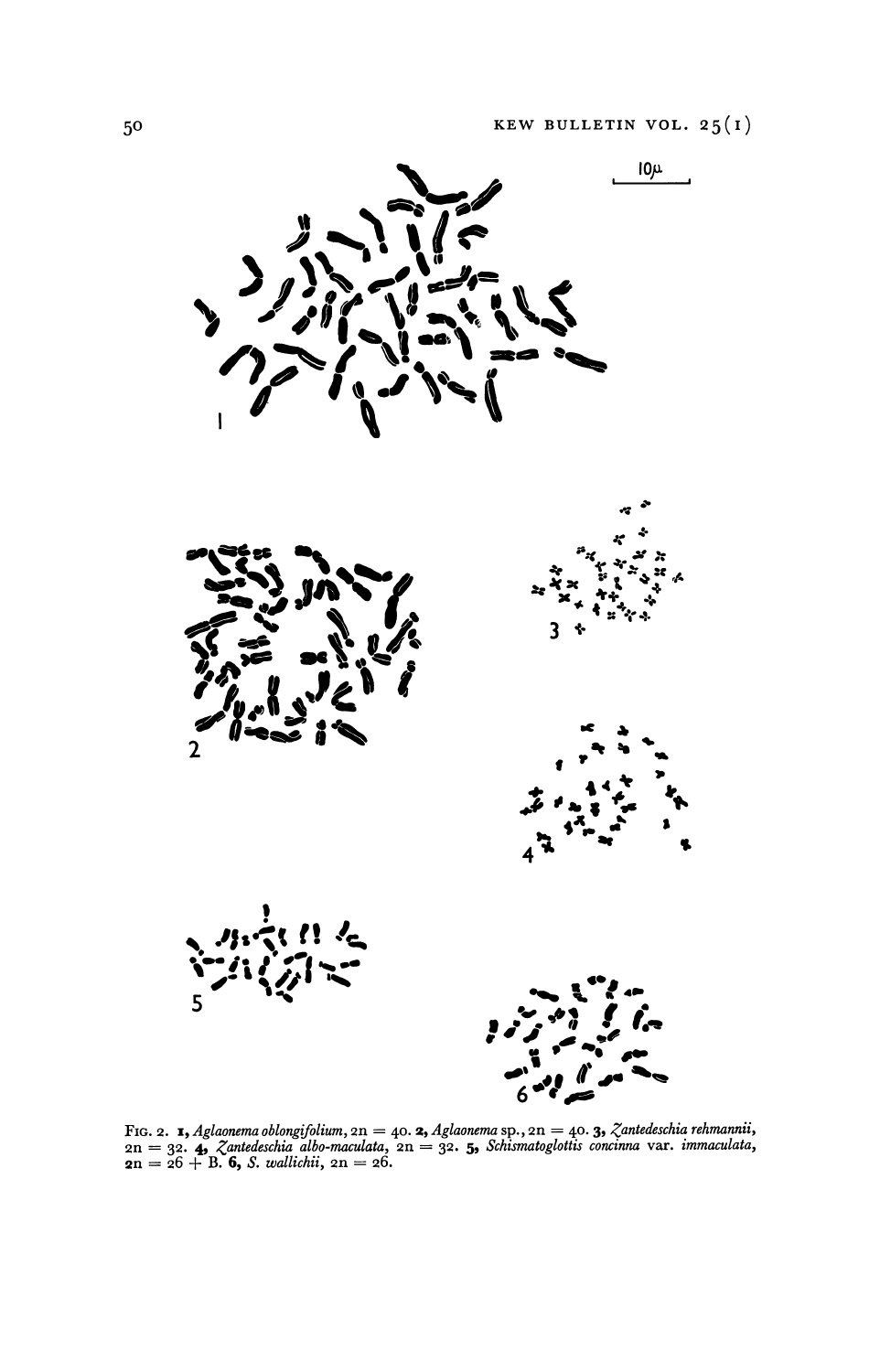**Typhonodorum Schott is represented in the Kew collection by T. lindleyanum**  Schott at the high ploidy-level of  $\mathbf{16x}$  with  $\mathbf{2n} = \mathbf{112}$  very small chromosomes. (Fig. 4/2, p. 53.)

The base of  $x = 8$  is found in *Anubias* Schott, three species having  $2n = 48$ **(Plate 2/2 p. 49 & Figs. 4/3 & 4/6) and small chromosomes. The A. lanceo***lata* N.E. Br. count of  $2n = 48$  agrees with that of Pfitzer (1957).

The only  $x = 9$  genus observed is *Callopsis* Engl. in which *C. volkensii* Engl. (Plate  $2/4$  & Fig.  $4/4$ ) and an unidentified species have  $2n = 36$  and small **chromosomes.** 

Peltandra virginica (L.) Schott & Endl. is a high polyploid with  $2n = 112$ based on  $x = 7$  (Plate  $\frac{2}{6}$ ). A previous count for P. *virginica* is  $2n = 88$ **(Huttleston, unpublished). Obviously more attention needs to be paid to this genus.** 

Two species of *Xanthosoma* Schott have  $x = 13$  with  $2n = 26$  in *X*. **atrovirens C. Koch & Bouch6 var. albo-marginata (Fig. 4/5), X. sagittifolium (L.) Schott and X. violaceum Schott (Plate 2/7). The chromosomes are of medium size. Previous counts for these two species respectively by Janaki-Ammal (unpublished) and Pfitzer (1957) agree with my own.** 

The highest basic number of  $x = 15$  is found in *Caladium bicolor* (Ait.) Vent. and two cultivars, all with  $2n = 30$  medium-sized chromosomes (Plate  $2/3$  & Fig.  $4/7$ ). This has been previously reported as  $2n = 30$  by **Kurakubo (1940), Simmonds (1954) and Pfitzer (1957), but Ito (1942)**  reported  $2n = 48$ .

**Ariopsis peltata Nimmo provides a problem. My count of 2n = 86 from a root-tip (Plate 2/8) differs slightly from counts of the same species by both**  Malvesin-Fabre (1945) with  $2n = 80$  ( $x = 10$ ) and Pfitzer (1957) with  $n = 42$  ( $x = 7$ ). The chromosomes are small making it difficult to detect **any supernumerary chromosomes which may be present.** 

**Another 8 genera of the Colocasieae remain to have their chromosomes studied.** 

## **DISCusSION**

**As in Marchant (1970) it is clear that broad chromosome variation exists in each of the tribes discussed and, although a few genera, such as x = Io genera in the Richardieae, can be grouped together according to a common chromosome pattern, there is generally no overall pattern to be found by comparing the karyotypes from within a single tribe. Possible inter-tribal links cannot be adequately discussed until the end of this series of publications. Furthermore, the literature cited above in most instances relates only to particular species counted in the present investigation and is not intended to be an exhaustive review of Araceae chromosome counts. Where necessary further citations will be added in the discussion of taxonomic groupings in the final paper of this series.** 

#### **ACKNOWLEDGMENT**

**I would like to thank Miss C. Brighton for her technical assistance.** 

#### **REFERENCES**

**Asana, J. J. & Sutaria, R. N. (1i939). In Darlington, C. D. & Janaki-Ammal, E. K. (i945). Chromosome atlas of cultivated plants.**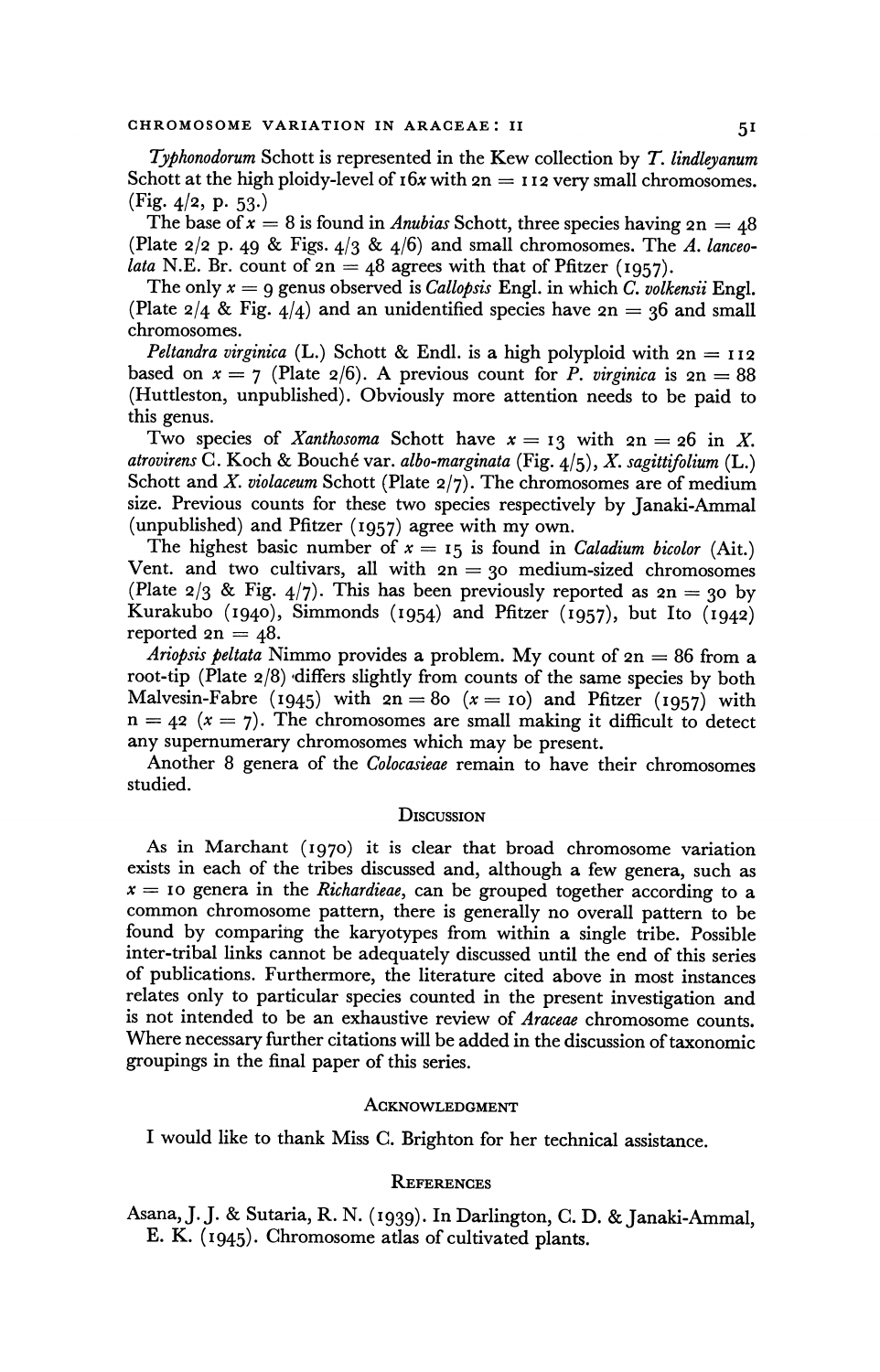

Fig. 3. **1**, *Deiffenbachia barraquiniana*,  $2n = 34$ . **2**, *Colocasia esculenta*,  $2n = 28$ . **3**, *Heterolobium petiolulatum*,  $2n = 34$ . **4**, *Alocasia lowii*,  $2n = 70$ . **5**, *Alocasia wavriniana*,  $2n = 28$ .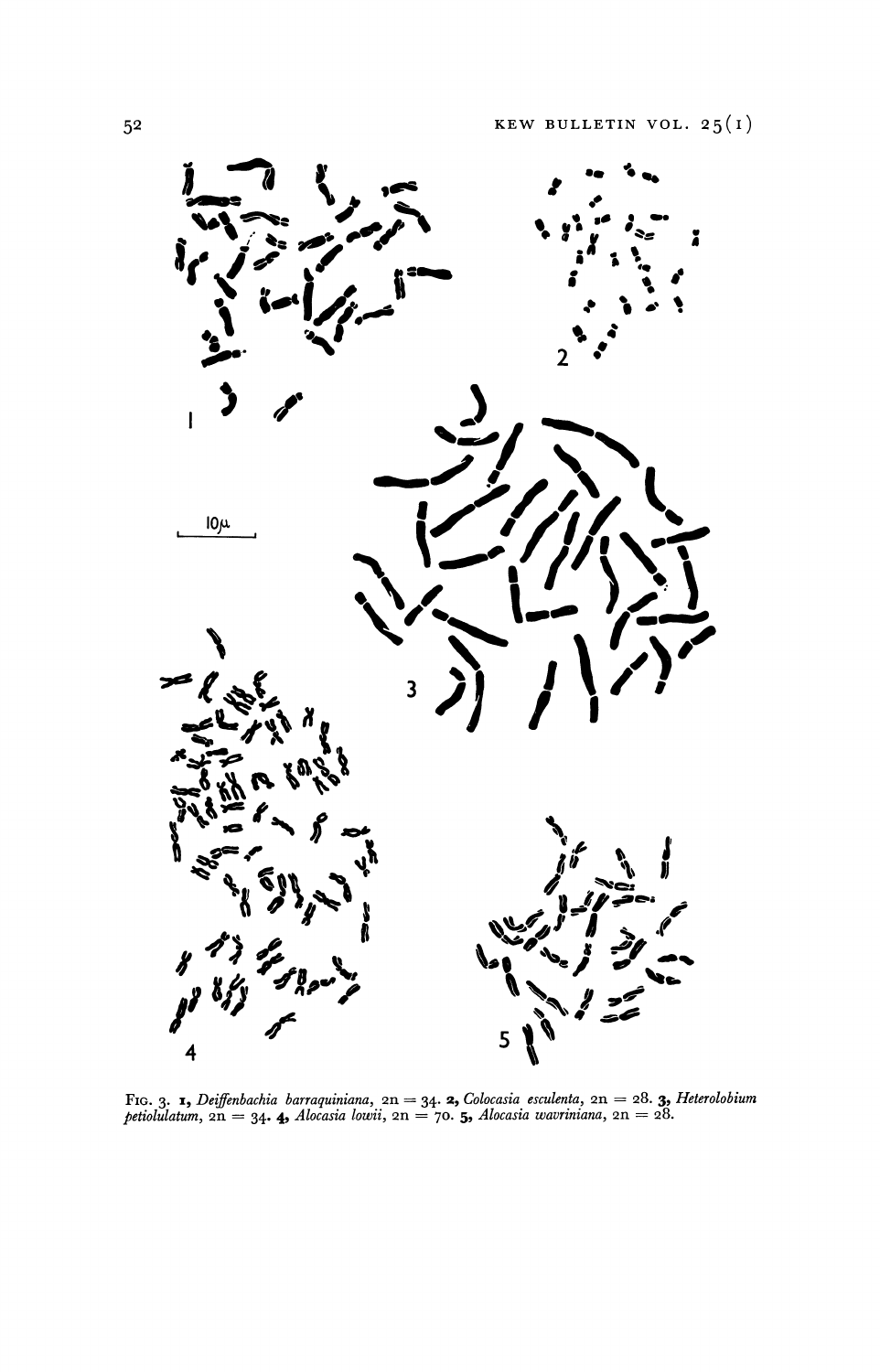

FiG. 4. **1,** Remusatia vivipara,  $2n = 56$ . **2,** Typhonodorum lindleyanum,  $2n = 112$ . **3,** Anubias sp.<br>aff. hastifoliae,  $2n = 48$ . **4,** Callopsis volkensii,  $2n = 36$ . **5,** Xanthosoma atrovirens var. albo-<br>marginata,  $2n = 2$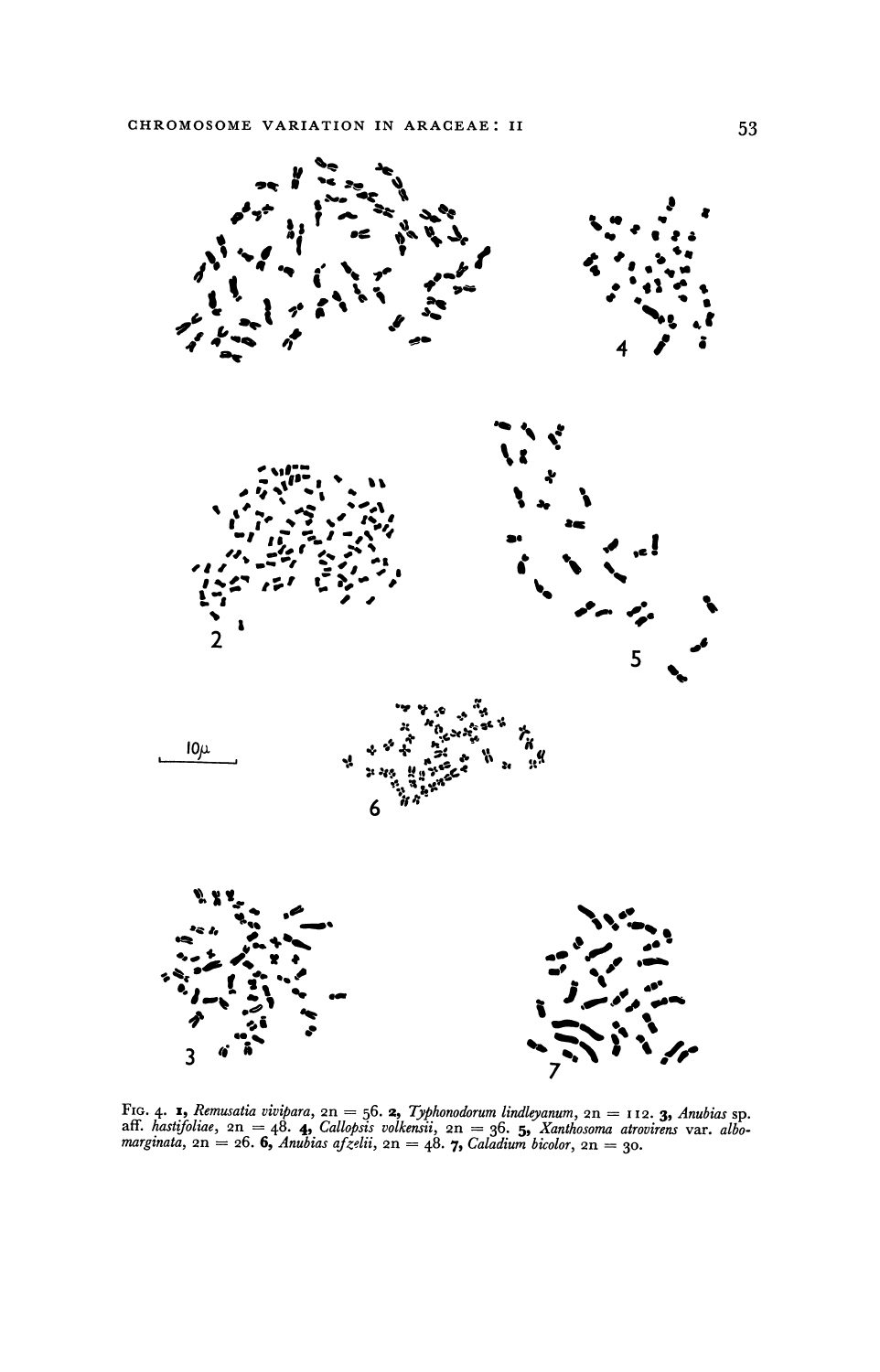| I |
|---|
|---|

**KEW BULLETIN VOL. 25(1)**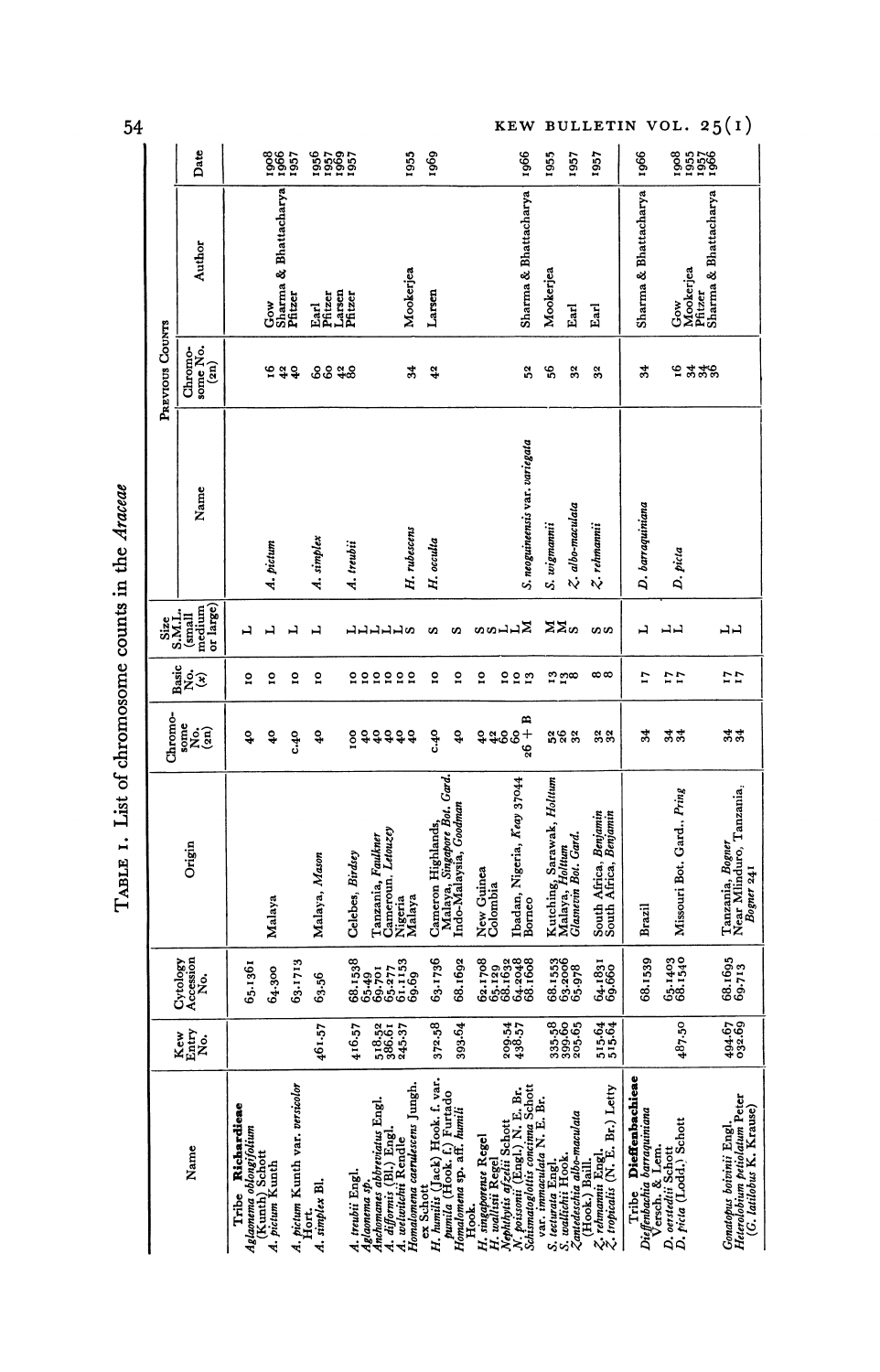|                                                                                                                                           | CHROMOSOME VARIATION IN ARACEAE: II                                                                                                                                                                                                                |                                                                                                                      |                                                                                                         |                                                                                                                                                                                                                                                                                                                                                                                                                                                                                                                               |                                        |                                                                    |                                                                                                                                                          |                    |                                                             | 55                                                                                                                                                                                                                                                                                                                                                                                                                                                             |
|-------------------------------------------------------------------------------------------------------------------------------------------|----------------------------------------------------------------------------------------------------------------------------------------------------------------------------------------------------------------------------------------------------|----------------------------------------------------------------------------------------------------------------------|---------------------------------------------------------------------------------------------------------|-------------------------------------------------------------------------------------------------------------------------------------------------------------------------------------------------------------------------------------------------------------------------------------------------------------------------------------------------------------------------------------------------------------------------------------------------------------------------------------------------------------------------------|----------------------------------------|--------------------------------------------------------------------|----------------------------------------------------------------------------------------------------------------------------------------------------------|--------------------|-------------------------------------------------------------|----------------------------------------------------------------------------------------------------------------------------------------------------------------------------------------------------------------------------------------------------------------------------------------------------------------------------------------------------------------------------------------------------------------------------------------------------------------|
| 1969<br>1957                                                                                                                              | 1957                                                                                                                                                                                                                                               | 1957<br>1943<br>1954<br>1957                                                                                         |                                                                                                         |                                                                                                                                                                                                                                                                                                                                                                                                                                                                                                                               |                                        | $\begin{array}{c}\n 1 \\  1 \\  2 \\  3 \\  5 \\  6\n \end{array}$ | <b>1957</b>                                                                                                                                              |                    |                                                             | $\begin{array}{c} \mathbf{1} \\ \mathbf{2} \\ \mathbf{3} \\ \mathbf{5} \\ \mathbf{6} \\ \mathbf{7} \\ \mathbf{8} \\ \mathbf{9} \\ \mathbf{1} \\ \mathbf{1} \\ \mathbf{2} \\ \mathbf{3} \\ \mathbf{5} \\ \mathbf{6} \\ \mathbf{7} \\ \mathbf{8} \\ \mathbf{9} \\ \mathbf{1} \\ \mathbf{1} \\ \mathbf{1} \\ \mathbf{1} \\ \mathbf{1} \\ \mathbf{1} \\ \mathbf{1} \\ \mathbf{1} \\ \mathbf{1} \\ \mathbf{1} \\ \mathbf{1} \\ \mathbf{1} \\ \mathbf{1} \\ \mathbf$ |
| Larsen<br>Pfitzer                                                                                                                         | Pfitzer                                                                                                                                                                                                                                            | Kurakubo<br>Pfitzer<br>Ito                                                                                           | Simmonds<br>Pfitzer<br>Kurakubo<br>Nakajima<br>Ito<br>3                                                 | Fukushima et al.<br>Rattenbury<br>Sharma & Das<br>Mookerjea<br>Pfitzer<br>Rao<br>Delay                                                                                                                                                                                                                                                                                                                                                                                                                                        | Huttleston                             | Mookerjea<br>Larsen                                                | Pfitzer                                                                                                                                                  | Janaki-Ammal       | Pfitzer                                                     | Delay<br>Malvesin-Fabre<br>Pfitzer                                                                                                                                                                                                                                                                                                                                                                                                                             |
| $\mathbf{28}$<br>$\mathbf{e}^{\mathbf{g}}$                                                                                                | $\boldsymbol{3}$                                                                                                                                                                                                                                   | \$<br>೫ಕೆ ೪೪                                                                                                         | 488                                                                                                     | $\begin{array}{c} 42,14 \\ 28,42 \\ 28,42 \end{array}$<br>ಹಿಕೆಪೆ                                                                                                                                                                                                                                                                                                                                                                                                                                                              | 88                                     | 28                                                                 | 98                                                                                                                                                       | Ş,                 | $\mathbf{5}^{\mathbf{6}}$                                   | ಸೆಹಿತ                                                                                                                                                                                                                                                                                                                                                                                                                                                          |
| A. navicularis<br>A. cuprea                                                                                                               | A. sanderiana                                                                                                                                                                                                                                      | A. lanceolata<br>C. bicolor                                                                                          | C. antiqourum                                                                                           | antiquorum var. nymphaefolia<br>$\begin{bmatrix} C & \mathit{an} \mathit{i} \mathit{quorm} \ \text{var} \ \text{var} \ \text{var} \ \text{var} \ \text{var} \ \text{var} \ \text{var} \ \text{var} \ \text{var} \ \text{var} \ \text{var} \ \text{var} \ \text{var} \ \text{var} \ \text{var} \ \text{var} \ \text{var} \ \text{var} \ \text{var} \ \text{var} \ \text{var} \ \text{var} \ \text{var} \ \text{var} \ \text{var} \ \text{var} \ \text{var} \ \text{var} \ \text{var} \ \text{var} \ \text{var} \ \text{var} \$ | P. virginica                           | R. vivipara<br>R. hookeriana                                       | X. atrovirens                                                                                                                                            | X. sagittifolium   | X. violaceum                                                | A. peltata                                                                                                                                                                                                                                                                                                                                                                                                                                                     |
| z<br><b>ZZZZZ</b>                                                                                                                         | <b>ZZZZZ</b><br>ΣX                                                                                                                                                                                                                                 | anna                                                                                                                 | ≍≍ທທ                                                                                                    | S                                                                                                                                                                                                                                                                                                                                                                                                                                                                                                                             | S                                      | Z                                                                  | ຜ⊠                                                                                                                                                       | z                  | ×                                                           | $\boldsymbol{\omega}$                                                                                                                                                                                                                                                                                                                                                                                                                                          |
| r                                                                                                                                         | ファファファ ファファファ ファ                                                                                                                                                                                                                                   | ထထထ ဂ္                                                                                                               | ¤ ¤ິດື້<br>¤ ¤ິດື້                                                                                      | L.                                                                                                                                                                                                                                                                                                                                                                                                                                                                                                                            | $\overline{ }$                         | $\overline{r}$                                                     | $\overline{5}$                                                                                                                                           | 2                  | $\mathbf{r}_3$                                              | $\sim$                                                                                                                                                                                                                                                                                                                                                                                                                                                         |
| 28<br><b>aaaaa</b>                                                                                                                        | ಜೆ ರಜಿ ಕೆಜೆ<br>28                                                                                                                                                                                                                                  | ಕೆಕೆಕೆ ೪                                                                                                             | ខ្លួនខ្លួង                                                                                              | 28                                                                                                                                                                                                                                                                                                                                                                                                                                                                                                                            | 112                                    | \$6                                                                | I12<br>26                                                                                                                                                | 98                 | 96                                                          | 88                                                                                                                                                                                                                                                                                                                                                                                                                                                             |
| N. Borneo, Giles &<br>Woolliams PB 301<br>Borneo L., M. Mason<br>India, Birdsey<br>Borneo, L. M. Mason<br>Malaya<br>Copenhagen Bot. Gard. | Borneo<br>R. H. Edwards<br>Asia. Glasnevin Bot. Gard.<br>Borneo, L. M. Mason                                                                                                                                                                       | Celebes, D. Barry<br>N. Borneo, Giles & Woolliams<br>PB 313<br>W. Africa, Shirley Aquatics<br>Bogner                 | Bary Parks Dept.<br>Bary Parks Dept.<br>Tanzania, Bogner                                                |                                                                                                                                                                                                                                                                                                                                                                                                                                                                                                                               | N. Borneo, Giles & Woolliams<br>PB 266 | Stockholm Bot. Gard.                                               | Madagascar<br>Venezuela, Siedal                                                                                                                          | W. Indies, Russell | N. Borneo, Giles & Woolliams<br>PB 274<br>Leiden Bot. Gard. |                                                                                                                                                                                                                                                                                                                                                                                                                                                                |
| 63.2042<br>$69.38$<br>$69.763$<br>$69.1991$<br>$69.1991$<br>$69.1739$                                                                     | 69.155<br>69.1999<br>69.380<br>69.331                                                                                                                                                                                                              | 65.174<br>63.1996<br>$64.984$<br>$65.1359$<br>$65.1383$<br>$64.535$                                                  | $64.536$<br>$64.542$<br>$66.175$<br>$65.175$<br>$69.65$                                                 | 68.1554                                                                                                                                                                                                                                                                                                                                                                                                                                                                                                                       | 69.725                                 | 63.1677                                                            | $68.1410$<br>$65.471$                                                                                                                                    | 69.70              | 69.68                                                       | 69.657                                                                                                                                                                                                                                                                                                                                                                                                                                                         |
| 457.63<br>$\frac{514.58}{416.57}$<br>209.55                                                                                               | 687.61<br>253.57<br>457.63<br>289.67<br>263.58                                                                                                                                                                                                     | 22.63                                                                                                                | $\begin{array}{c} 464.62 \\ 464.62 \\ 301.68 \end{array}$<br>547.67                                     | 455.63                                                                                                                                                                                                                                                                                                                                                                                                                                                                                                                        |                                        | $85 - 47$                                                          | 519.62                                                                                                                                                   |                    | 455-63                                                      | 210.50                                                                                                                                                                                                                                                                                                                                                                                                                                                         |
| Tribe <b>Colocasieae</b><br>Alocasia cupra C. Koch                                                                                        | A. cuellata" $(Louv)'$ Schott<br>A. dematata (Roxb.) Schott<br>A. imita (Roxb.) Schott var.<br>A. imitaliza Schott var.<br>A. ionii Hook.<br>A. ionii Hook.<br>A. ionii iizma Schott<br>A. sanderiana Mast.<br>A. sanderiana Mast.<br>Alocatia sp. | Ambias afzelii Schott<br>A. laneolata N. E. Br.<br>Ambias sp. aff. hastifoliae Engl.<br>Caladium biodor (Ait.) Vent. | C. cv. 'Lord Derby'<br>C. cv. 'D. H. Cooke'<br>Callopsis volkersii Engl.<br>Callopsis onlieruntm Schott | C. esculenta (L.) Schott                                                                                                                                                                                                                                                                                                                                                                                                                                                                                                      | Peltandra virginica (L.) Schott &      | Remusatia vivipara (Lodd.)<br>End.                                 | TSchort<br><i>Xphlusoma unitrip</i> e CLS.com<br><i>Xphlusoma unitripe</i> CLS.com<br>& Bouche var. <i>albo-marginala</i><br>X. sagitifotium (L.) Schott |                    | X. violaceum Schott                                         | Ariopsis peltata Nimmo                                                                                                                                                                                                                                                                                                                                                                                                                                         |